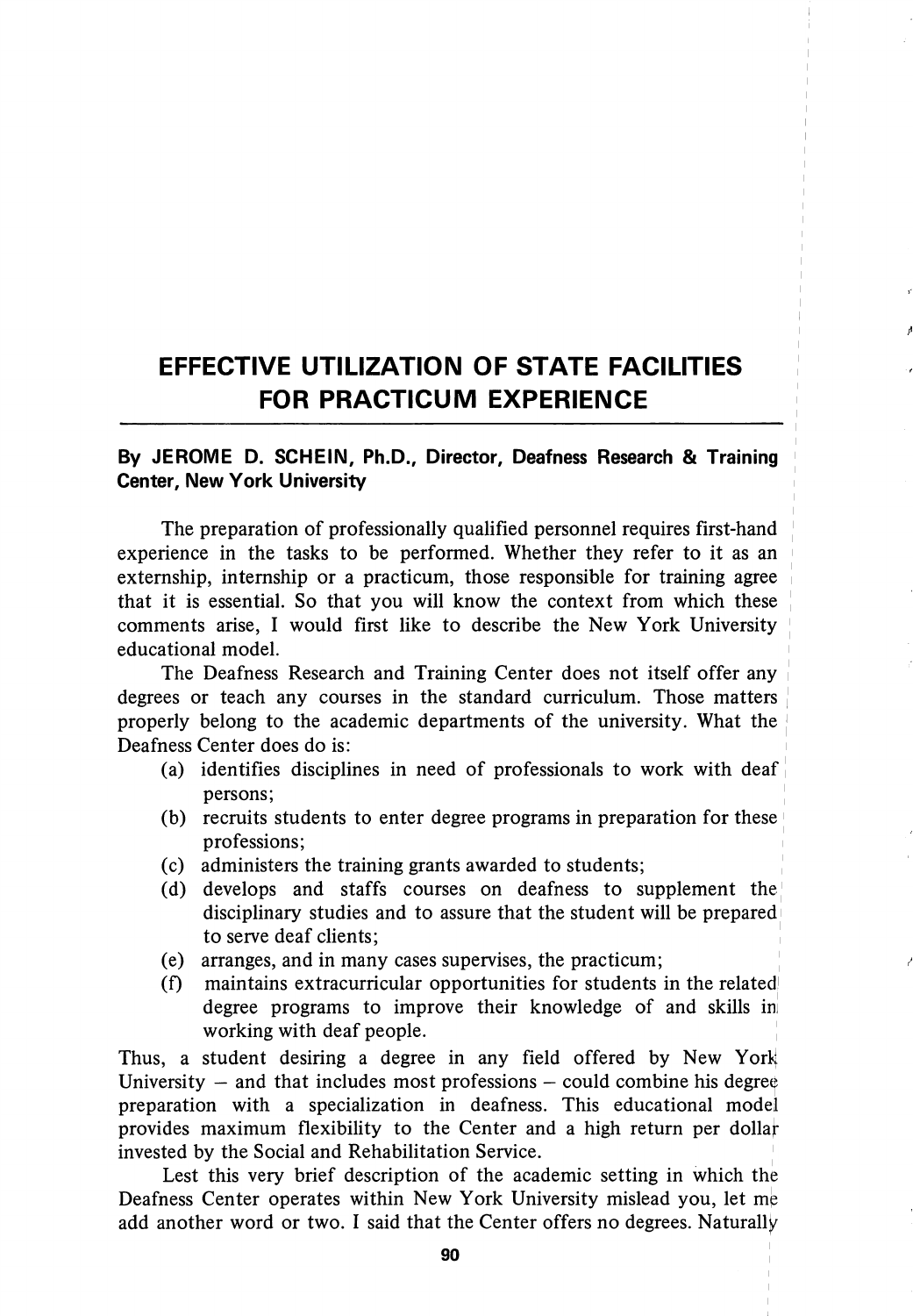.<br>M

not. That is the role of the academic department. Were we to offer a degree, it would have to be in our specialty, deafness. That would be a little odd: Doctor of Deafness! More importantly, we might be short-changing the deaf community. Our graduates are now fully qualified in their disciplines. Not persons highly knowledgeable about deafness and poorly trained in their discipline. To illustrate, we presently have 37 active candidates for master's and doctor's degrees in 11 different areas, excluding teachers of deaf children: rehabilitation counseling, special education, counselor education, school psychology, speech pathology and audiology, educational theatre, communications, educational sociology, communication in education, clinical psychology, and social work.

Each of the degree candidates has been accepted by the major department, without regard to the fact that the student wishes to apply his studies to helping deaf people. He is, therefore, the potential equal of anyone entering his profession. Of course, the reason New York University has so many courses on deafness is due to the Center. But all of the courses are part of some department's curriculum. They are evaluated along with all other courses at New York University.

With that background, you can see that we do not approach the question of how to work most effectively with State facilities in any single way. For some programs our staff is asked to not only arrange a suitable practicum but also to supervise it. For others we only consult with the faculty, offering occasional suggestions. The variations in practicum arrangements are almost as numerous as the disciplines.

When we talk about involving State facilities in the practicum, we need to ask what the State can expect from the partnership. The question arises, because the State makes an investment. A practicum is not worthy of the name, if the student is only given work to do. He must have active supervision, extensive feedback; in short, the practicum must be a learning experience. The State, therefore, must give up some of the time of its most capable staff. The State will do this in return for the invigoration the staff gets from the trainee. The trainee brings in fresh ideas — not all good, but fresh nonetheless. And, of course, the trainees do a little work in time. Eventually, near the end of the practicum period, the trainees should be carrying on their duties with less and less need for correction, though the need for feedback continues to the last day.

The training facility gains more than a parking place for its students when it works with the State agencies. First of all, it gets immediate information on the effectiveness of prepracticum instruction. Secondly, State agencies are "where much of the action is at." The variety of cases is great and the volume is heavy. An alert training facility will get numerous ideas for research from close contacts with the State agencies.

The students, of course, profit from a lively experience. They are on the firing line. We have also found a number of our students continuing with their practicum facility after graduation. The training period in the agency

91